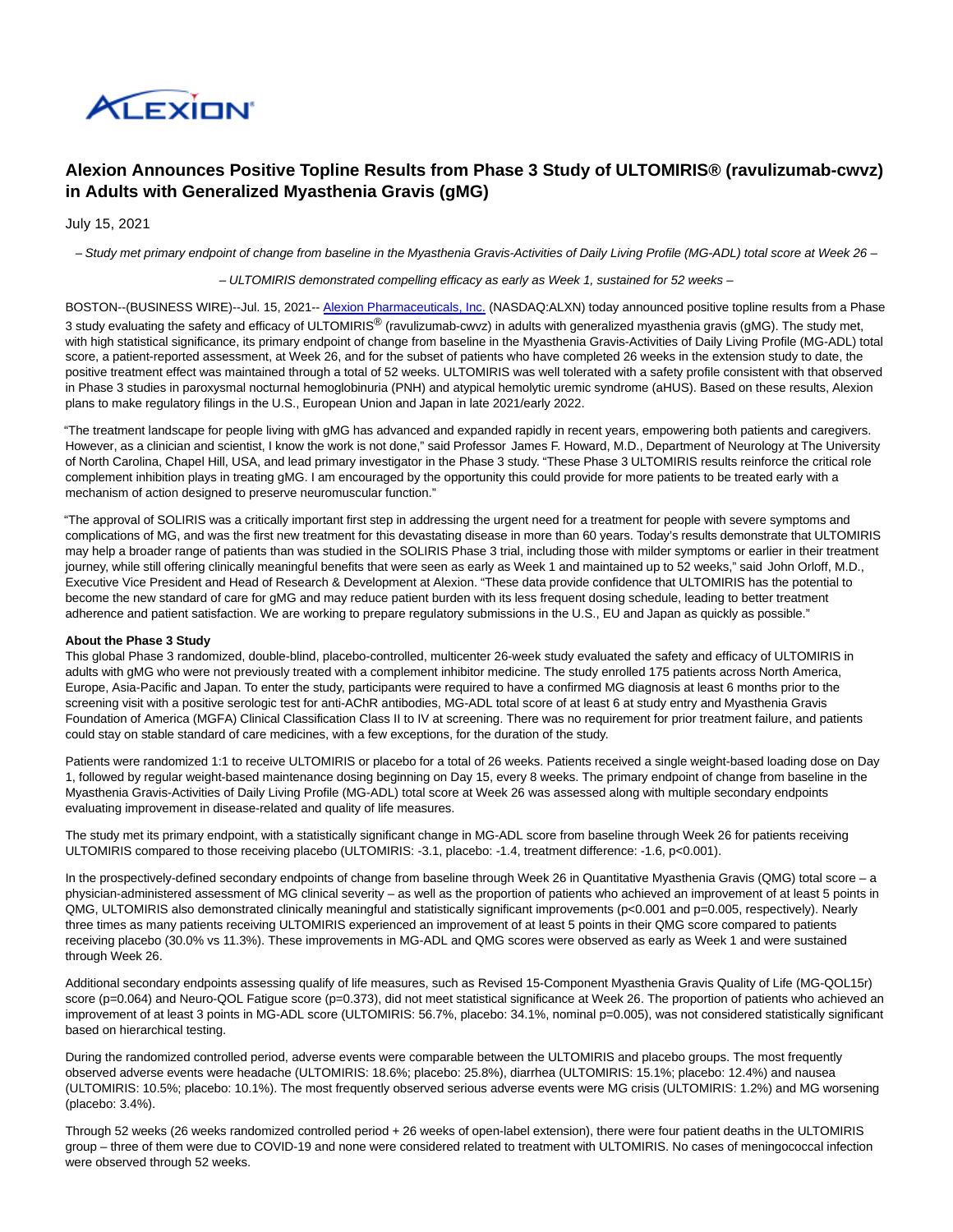Patients who completed the randomized controlled period were eligible to continue into an open-label extension period evaluating the safety and efficacy of ULTOMIRIS for up to two years, which is ongoing. At the time of this preliminary analysis of the open-label extension period, 75 patients had completed 26 weeks of treatment, for a total of 52 weeks of treatment. Among the patients who received ULTOMIRIS in the randomized controlled period, the treatment effects were maintained through an additional 26 weeks of treatment, demonstrating sustained efficacy for a total of 52 weeks. In addition, patients who received placebo in the randomized controlled period and switched to ULTOMIRIS at the beginning of the open-label extension showed immediate and sustained improvement in MG-ADL and QMG scores in a similar magnitude and time course to that observed in the ULTOMIRIS group during the randomized controlled period.

## **About Generalized Myasthenia Gravis**

Generalized myasthenia gravis (gMG) is a rare autoimmune disorder characterized by severe muscle weakness. In gMG, inflammation causes damage at the connection point between nerve cells and the muscles they control (known as the neuromuscular junction or NMJ). This damage leads to a breakdown of communication between the brain and muscles, causing loss of muscle function and severe weakness.

About 85 percent of people with gMG produce specific antibodies that bind to the surface of the cells at the NMJ. This binding activates the complement cascade and causes the immune system to attack the NMJ. People with gMG can suffer from initial symptoms, such as slurred speech, droopy eyelids, double vision, and lack of balance, which can often lead to more severe symptoms like choking, impaired swallowing, extreme fatigue and even episodes of respiratory failure.

gMG can occur at any age, but it most commonly begins for women before the age of 40 and for men after the age of 60. The prevalence of gMG is estimated at 107 to 278 per million people.

## **About ULTOMIRIS®**

ULTOMIRIS<sup>®</sup> (ravulizumab) is the first and only long-acting C5 complement inhibitor. The medication works by inhibiting the C5 protein in the terminal complement cascade, a part of the body's immune system. When activated in an uncontrolled manner, the complement cascade over-responds, leading the body to attack its own healthy cells. ULTOMIRIS is administered intravenously every eight weeks or, for pediatric patients less than 20 kg, every four weeks, following a loading dose. ULTOMIRIS is approved in the United States for the treatment of adults and children (one month of age and older) with paroxysmal nocturnal hemoglobinuria (PNH), as well as in the European Union (EU) and Japan as a treatment for adults with PNH. It is also approved in the U.S. and Japan for atypical hemolytic uremic syndrome (aHUS) to inhibit complement-mediated thrombotic microangiopathy (TMA) in adult and pediatric (one month of age and older) patients, as well as in the EU for the treatment of adults and children with a body weight of at least 10 kg with aHUS. To learn more about the regulatory status of ULTOMIRIS in the countries that we serve, please visit [www.alexion.com.](https://cts.businesswire.com/ct/CT?id=smartlink&url=http%3A%2F%2Fwww.alexion.com&esheet=52461027&newsitemid=20210715006015&lan=en-US&anchor=www.alexion.com&index=2&md5=7bf2a008e9792ac78b500dcfd7db99bc)

# **INDICATIONS & IMPORTANT SAFETY INFORMATION for ULTOMIRIS® (ravulizumab-cwvz)**

## **INDICATIONS**

## **What is ULTOMIRIS?**

ULTOMIRIS is a prescription medicine used to treat:

- adults and children 1 month of age and older with a disease called Paroxysmal Nocturnal Hemoglobinuria (PNH).
- adults and children 1 month of age and older with a disease called atypical Hemolytic Uremic Syndrome (aHUS).

ULTOMIRIS is not used in treating people with Shiga toxin E. coli related hemolytic uremic syndrome (STEC-HUS).

It is not known if ULTOMIRIS is safe and effective in children younger than 1 month of age.

## **IMPORTANT SAFETY INFORMATION**

## **What is the most important information I should know about ULTOMIRIS?**

**ULTOMIRIS is a medicine that affects your immune system and can lower the ability of your immune system to fight infections.**

- ULTOMIRIS increases your chance of getting serious and life-threatening meningococcal infections that may quickly become life-threatening and cause death if not recognized and treated early.
- 1. You must receive meningococcal vaccines at least 2 weeks before your first dose of ULTOMIRIS if you are not vaccinated.
- 2. If your doctor decided that urgent treatment with ULTOMIRIS is needed, you should receive meningococcal vaccination as soon as possible.
- If you have not been vaccinated and ULTOMIRIS therapy must be initiated immediately, you should also receive 2 weeks 3. of antibiotics with your vaccinations.
- 4. If you had a meningococcal vaccine in the past, you might need additional vaccination. Your doctor will decide if you need additional vaccination.
- 5. Meningococcal vaccines reduce but do not prevent all meningococcal infections. Call your doctor or get emergency medical care right away if you get any of these signs and symptoms of a meningococcal infection: headache with nausea or vomiting, headache and fever, headache with a stiff neck or stiff back, fever, fever and a rash, confusion, muscle aches with flu-like symptoms and eyes sensitive to light.

Your doctor will give you a Patient Safety Card about the risk of meningococcal infection. Carry it with you at all times during treatment and for 8 months after your last ULTOMIRIS dose. It is important to show this card to any doctor or nurse to help them diagnose and treat you quickly.

**ULTOMIRIS is only available through a program called the ULTOMIRIS REMS.** Before you can receive ULTOMIRIS, your doctor must: enroll in the ULTOMIRIS REMS program; counsel you about the risk of meningococcal infection; give you information and a **Patient Safety Card** about the symptoms and your risk of meningococcal infection (as discussed above); and make sure that you are vaccinated with a meningococcal vaccine, and if needed, get revaccinated with the meningococcal vaccine. Ask your doctor if you are not sure if you need to be revaccinated.

**ULTOMIRIS may also increase the risk of other types of serious infections.** Make sure your child receives vaccinations against Streptococcus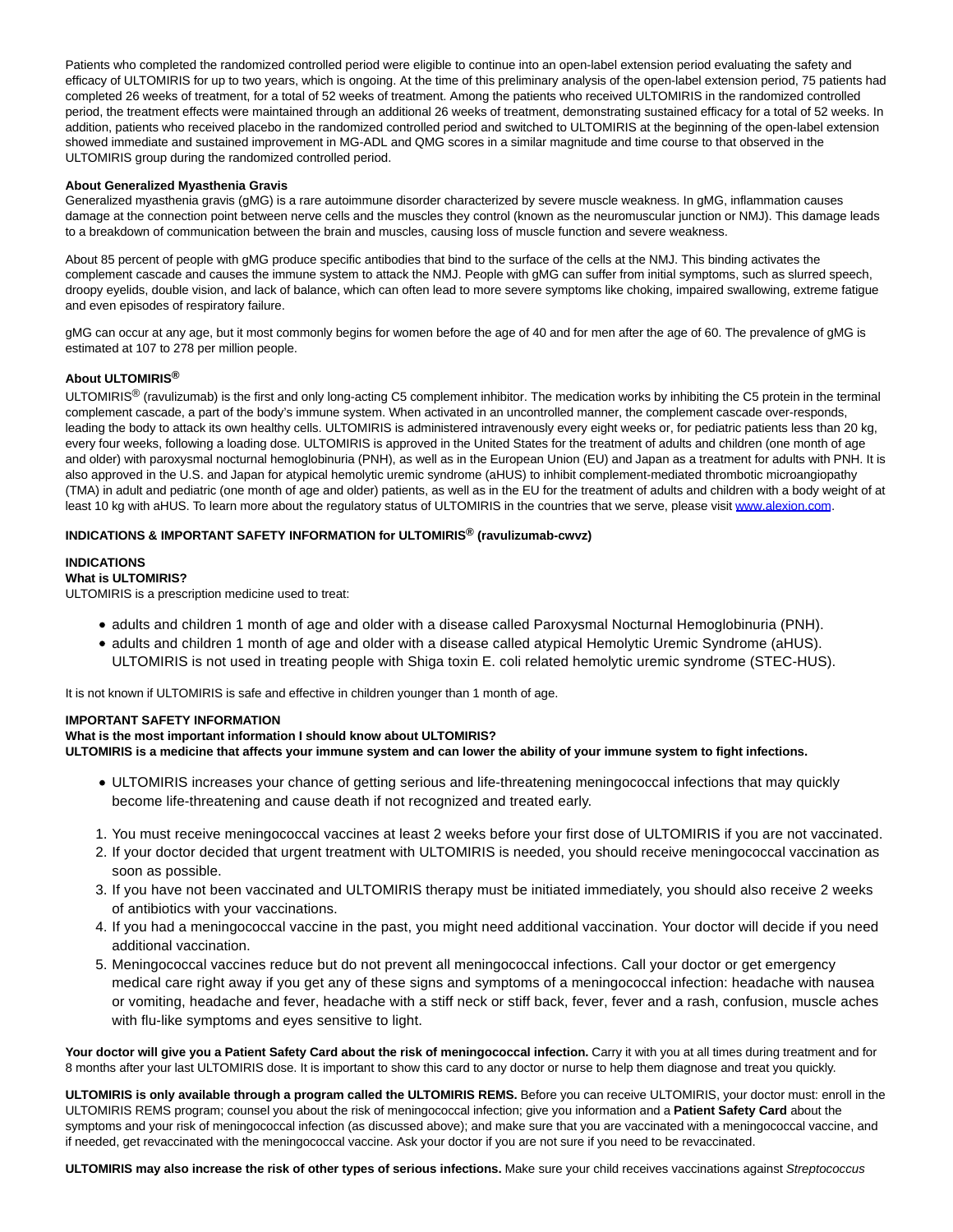pneumoniae and Haemophilis influenzae type b (Hib) if treated with ULTOMIRIS. Call your doctor right away if you have any new signs or symptoms of infection.

## **Who should not receive ULTOMIRIS?**

**Do not** receive ULTOMIRIS if you have a meningococcal infection or have not been vaccinated against meningococcal infection unless your doctor decides that urgent treatment with ULTOMIRIS is needed.

**Before you receive ULTOMIRIS, tell your doctor about all of your medical conditions, including if you:** have an infection or fever, are pregnant or plan to become pregnant, and are breastfeeding or plan to breastfeed. It is not known if ULTOMIRIS will harm your unborn baby or if it passes into your breast milk. You should not breastfeed during treatment and for 8 months after your final dose of ULTOMIRIS.

**Tell your doctor about all the vaccines you receive and medicines you take,** including prescription and over-the-counter medicines, vitamins, and herbal supplements which could affect your treatment.

**If you have PNH and you stop receiving ULTOMIRIS, your doctor will need to monitor you closely for at least 16 weeks after you stop ULTOMIRIS. Stopping ULTOMIRIS may cause breakdown of your red blood cells due to PNH. Symptoms or problems that can happen due to red blood cell breakdown include:** drop in your red blood cell count**,** tiredness**,** blood in your urine**,** stomach-area (abdomen) pain**,** shortness of breath**,** blood clots**,** trouble swallowing, and erectile dysfunction (ED) in males.

**If you have aHUS, your doctor will need to monitor you closely for at least 12 months after stopping treatment for signs of worsening aHUS or problems related to a type of abnormal clotting and breakdown of your red blood cells called thrombotic microangiopathy (TMA). Symptoms or problems that can happen with TMA may include:** confusion or loss of consciousness, seizures, chest pain (angina), difficulty breathing and blood clots or stroke.

#### **What are the possible side effects of ULTOMIRIS?**

**ULTOMIRIS can cause serious side effects including infusion-related reactions.** Symptoms of an infusion-related reaction with ULTOMIRIS may include lower back pain, feeling faint or discomfort in your arms or legs. Tell your doctor or nurse right away if you develop these symptoms, or any other symptoms during your ULTOMIRIS infusion that may mean you are having a serious infusion reaction, including: chest pain, trouble breathing or shortness of breath, swelling of your face, tongue, or throat, and feel faint or pass out.

#### **The most common side effects of ULTOMIRIS in people treated for PNH are upper respiratory tract infection and headache.**

**The most common side effects of ULTOMIRIS in people with aHUS are upper respiratory tract infection, diarrhea, nausea, vomiting, headache, high blood pressure and fever.**

Tell your doctor about any side effect that bothers you or that does not go away. These are not all the possible side effects of ULTOMIRIS. For more information, ask your doctor or pharmacist. Call your doctor right away if you miss an ULTOMIRIS infusion or for medical advice about side effects. You may report side effects to FDA at 1-800-FDA-1088.

#### **Please see the accompanying full [Prescribing Information and Medication Guide f](https://cts.businesswire.com/ct/CT?id=smartlink&url=https%3A%2F%2Falexion.com%2FDocuments%2Fultomiris_uspi&esheet=52461027&newsitemid=20210715006015&lan=en-US&anchor=Prescribing+Information+and+Medication+Guide&index=3&md5=c7993ceda69badad05fde679089b118a)or ULTOMIRIS, including Boxed WARNING regarding serious and life-threatening meningococcal infections/sepsis.**

#### **About Alexion**

Alexion is a global biopharmaceutical company focused on serving patients and families affected by rare diseases and devastating conditions through the discovery, development and commercialization of life-changing medicines. As a leader in rare diseases for more than 25 years, Alexion has developed and commercializes two approved complement inhibitors to treat patients with paroxysmal nocturnal hemoglobinuria (PNH) and atypical hemolytic uremic syndrome (aHUS), as well as the first and only approved complement inhibitor to treat anti-acetylcholine receptor (AchR) antibodypositive generalized myasthenia gravis (gMG) and neuromyelitis optica spectrum disorder (NMOSD). Alexion also has two highly innovative enzyme replacement therapies for patients with life-threatening and ultra-rare metabolic disorders, hypophosphatasia (HPP) and lysosomal acid lipase deficiency (LAL-D) as well as the first and only approved Factor Xa inhibitor reversal agent. In addition, the company is developing several mid-tolate-stage therapies, including a copper-binding agent for Wilson disease, an anti-neonatal Fc receptor (FcRn) antibody for rare Immunoglobulin G (IgG)-mediated diseases and an oral Factor D inhibitor as well as several early-stage therapies, including one for light chain (AL) amyloidosis, a second oral Factor D inhibitor and a third complement inhibitor. Alexion focuses its research efforts on novel molecules and targets in the complement cascade and its development efforts on hematology, nephrology, neurology, metabolic disorders, cardiology, ophthalmology and acute care. Headquartered in Boston, Massachusetts, Alexion has offices around the globe and serves patients in more than 50 countries. This press release and further information about Alexion can be found at: [www.alexion.com](https://cts.businesswire.com/ct/CT?id=smartlink&url=http%3A%2F%2Fwww.alexion.com&esheet=52461027&newsitemid=20210715006015&lan=en-US&anchor=www.alexion.com&index=4&md5=7b6503d112cf46f60fb7bc2b5448d3ed)

#### [ALXN-P]

#### **Forward-Looking Statements**

This press release contains forward-looking statements that involve risks and uncertainties relating to future events and the future performance of Alexion and its products, including statements related to: the anticipated benefits of ULTOMIRIS for gMG patients; Alexion plans to make regulatory filings in the U.S., European Union and Japan in late 2021/early 2022; ULTOMIRIS has the opportunity to provide more patients that are treated early with a mechanism of action designed to preserve neuromuscular function; ULTOMIRIS may help a broader range of patients than was studied in the SOLIRIS Phase 3 trial; ULTOMIRIS has the potential to become the new standard of care for gMG and may reduce patient burden with its less frequent dosing schedule, leading to better treatment adherence and patient satisfaction; and ULTOMIRIS' continued safety and efficacy profile.

Forward-looking statements are subject to factors that may cause Alexion's results and plans to differ materially from those expected by these forward looking statements, including for example: ULTOMIRIS may not be approved for use by regulatory agencies (or such approval may be delayed); the filing of requests for regulatory approval may not ultimately be submitted (or may be delayed); ULTOMIRIS may not generate the expected benefits to patients (or the healthcare system) that are anticipated; anticipated regulatory approvals may be delayed or refused; the Company may experience delays (or be prevented) for obtaining approval or commencing or continuing sales of ULTOMIRIS for gMG, due to manufacturing or other reasons; results of clinical trials may not be sufficient to satisfy regulatory authorities to approve ULTOMIRIS as a treatment for gMG and/or other indication (or they may request additional trials or additional information); results in clinical trials may not be indicative of results from later stage or larger clinical